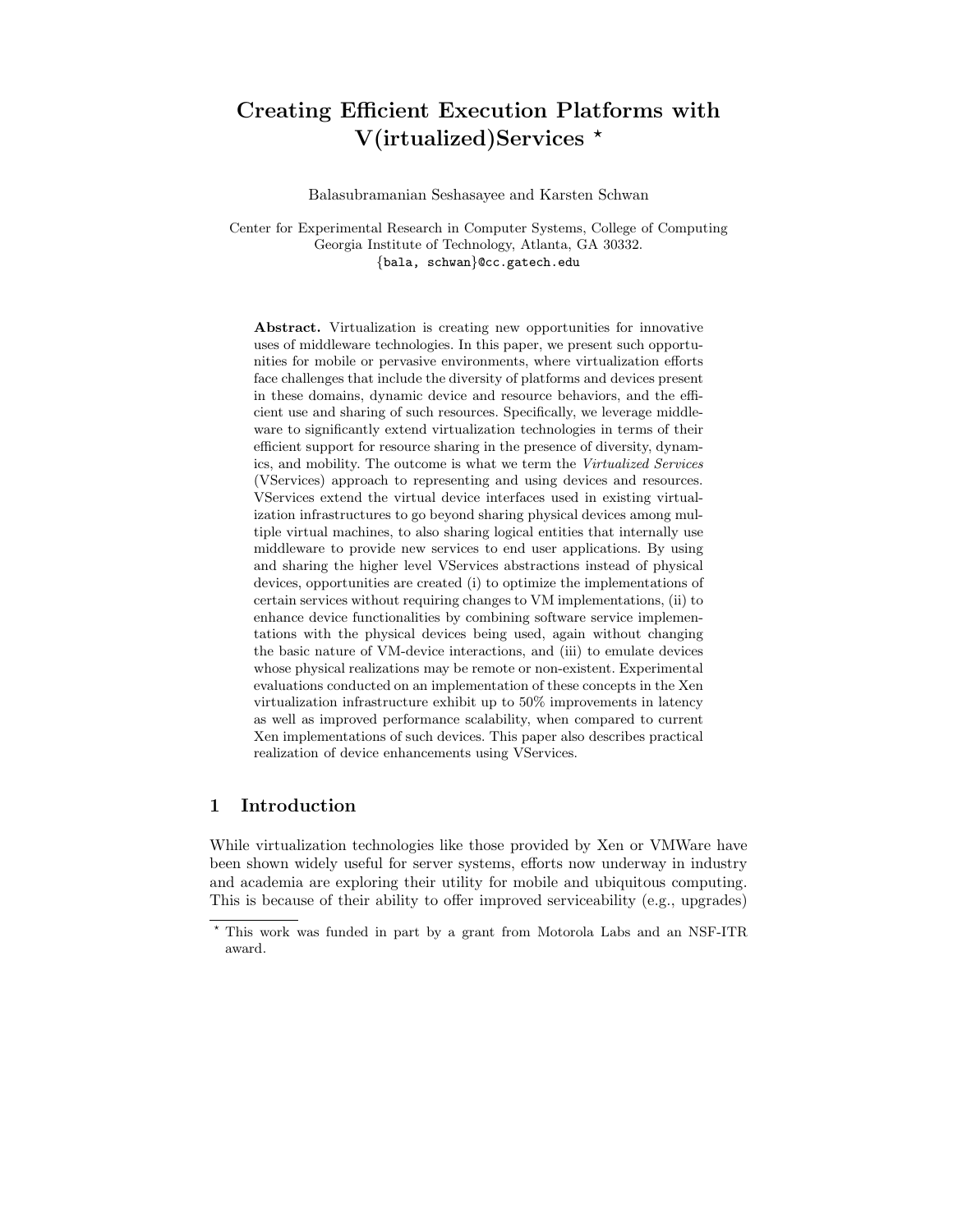and maintainability (e.g., recovery) through multiple isolated execution domains, termed Virtual Machines (VMs), and because they can deal with dynamic platforms and environments through methods like runtime VM [1] and device migration [2].

Our research is taking the further step of exploring the use of virtualization for presenting to guest VMs and their applications a virtualized platform that provides them with a uniform execution environment that is largely independent of actual physical hosts and resources. The practical challenge, of course, is to present such an environment without requiring undue changes to guest VMs and applications. To attain this goal, our work leverages modern middleware technologies to create Virtualized Services (VServices) that enhance the execution platforms provided by current hypervisors (or Virtual Machine Monitors, VMMs) like Xen [3] or VMWare [4]. Since these enhancements provide to guest VMs the services they require, at a higher level of abstraction than the devicelevel virtualization currently performed by VMMs, opportunities are created to introduce optimizations to improve resource utilization and access and/or to share services so as to remove redundancies in their use. In addition, new or enhanced devices and device capabilities can be supported, without introducing additional complexities into guest VMs. Similarly, service realizations can be based on physical devices, on software enhancements of such devices [5], or on software device emulations [6]. Further, remote service access, even with mobility, can be implemented with any or multiple of the many existing middlewarebased access methods, without requiring guests to adopt specific middleware solutions (e.g., .NET vs. Java). Finally, general middleware paradigms such as tuple spaces [7], publish-subscribe [8], etc., as well as middleware techniques designed for mobile solutions, surveyed in  $[9]$  and  $[10]$ , can result in future service realizations that present even higher level abstractions to guest VMs and their applications, sometimes termed 'application virtualization' [11].

Our Xen-based implementation of VServices provides service realizations that combine software with hardware solutions to provide new functionality to end user applications. For instance, a simple web camera is enhanced to emulate a TV tuner card, by combining it with a software service implementing publishsubscribe access methods. A second example is a VService presenting a 'nonexistent' device to a guest VM, by emulating a non-existent GPS device implemented either with bluetooth-based or external camera-based indoor localization methods [12], depending on the external environment and device availability. With VServices, we then show that existing applications can use them without requiring any modifications. We also explore the opportunities offered by VServices for service consolidation and quality of service management.

Basic properties of VServices demonstrated in this paper include the following:

- low overhead of service access and activation,
- high performance in service execution, and
- opportunities for service consolidation leading to improved efficiency in resource use.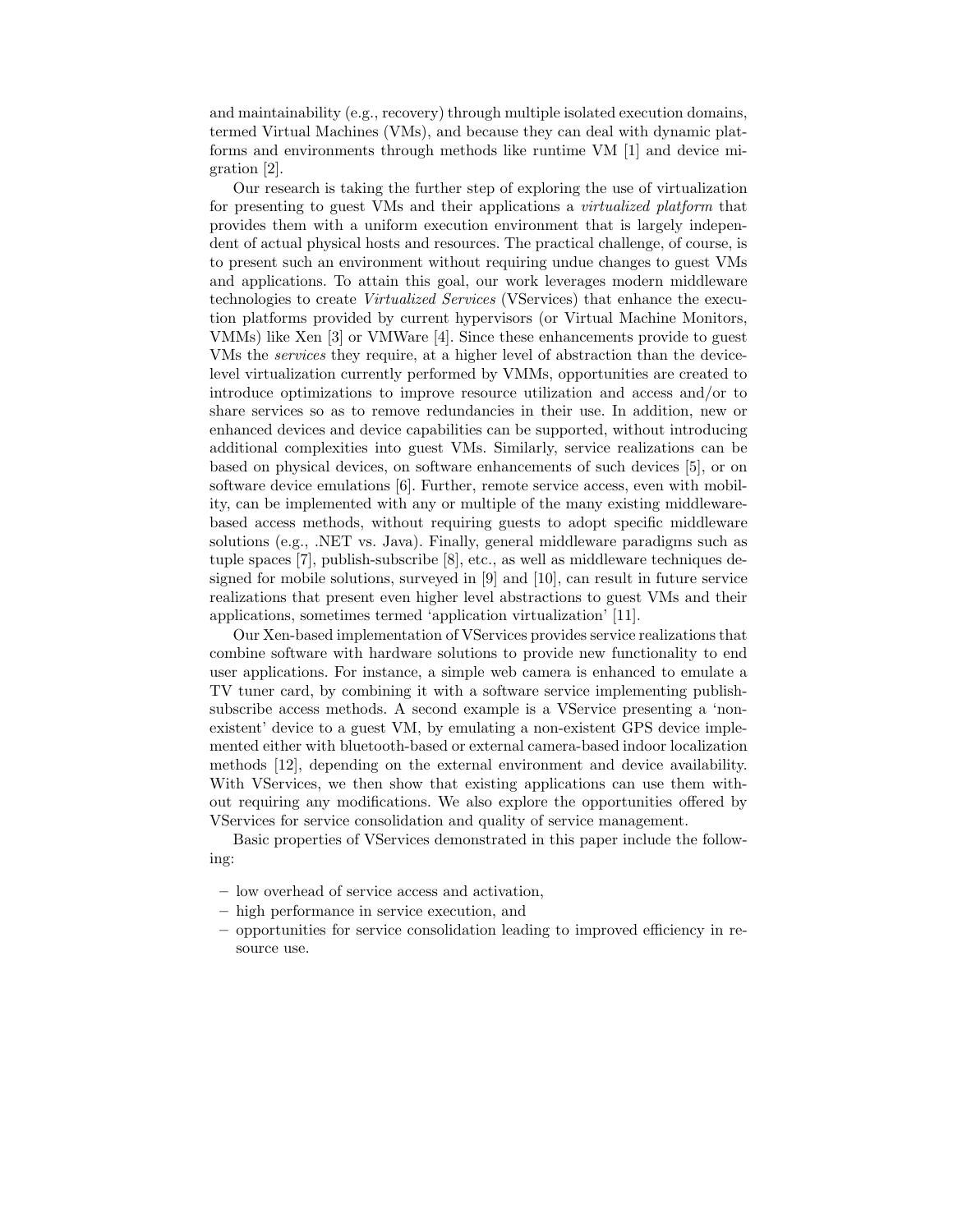Given these results, the principal technical contribution of this paper, then, is a demonstration of the important role modern middleware technologies can play in creating uniform and consistent execution platforms for guest VMs and applications. This is attained by packaging such enabling middleware into its own, isolated execution containers, deployable and changeable independently from guest VMs' operating systems and application, and which use software methods that need not depend on the operating systems or execution environments used by VMs. The VServices approach exposes these containers to applications as virtual services accessed in ways similar to other system services or utilities [13].

The remainder of the paper is organized as follows. Section 2 discusses the design of virtualized services, followed by their management in Section 3. Section 4 describes device enhancements made possible by virtualized services, which is followed by a description of the implementation and experimental evaluation in Section 5. Section 6 discusses related research, while Section 7 outlines future work and concludes the paper.

### 2 Design of Virtualized Services

Services afford the clean separation of an implementation from its use, and are a popular option for separating levels of abstraction in software. They may exist within a single machine, such as system calls, or across machines, like remote procedure calls. They may also differ in their interaction types (request-response, publish-subscribe, etc.) or their interfaces (object-based, web-based, etc.). This generality makes them widely applicable, leading to their extensive use and deployment in settings ranging from single operating systems [13] to distributed, service-based architectures [14].

Device virtualization in current systems uses a hosted virtual machine architecture [15], where only a single domain, termed the 'host', is permitted direct access to the physical devices (using the corresponding device drivers belonging to the OS running in the domain). I/O actions from other domains are directed by the hypervisor to this host, which mediates all accesses to the device. Paravirtualization techniques use a similar mechanism – for instance, Xen uses a split driver model where the device  $I/O$  of a guest domain is handled by the frontend device driver within the domain, which interacts with a backend in the control domain (i.e., the host) via the hypervisor's sharing infrastructure. The backend then uses native device drivers to directly access the hardware.

Technologies provided by the virtualization infrastructure to support efficient I/O via 'host' domains include (1) the provision of shared memory between VMs, (2) low latency message passing, particularly when guest VMs and host execute on different cores of a multicore platform, and (3) the use of parallelism and concurrency through effective use of multicore resources [16]. In the Xen hypervisor, for instance, shared memory is used for data transfer, and messaging is used to emulate interrupts, accessed via an event channel interface [3].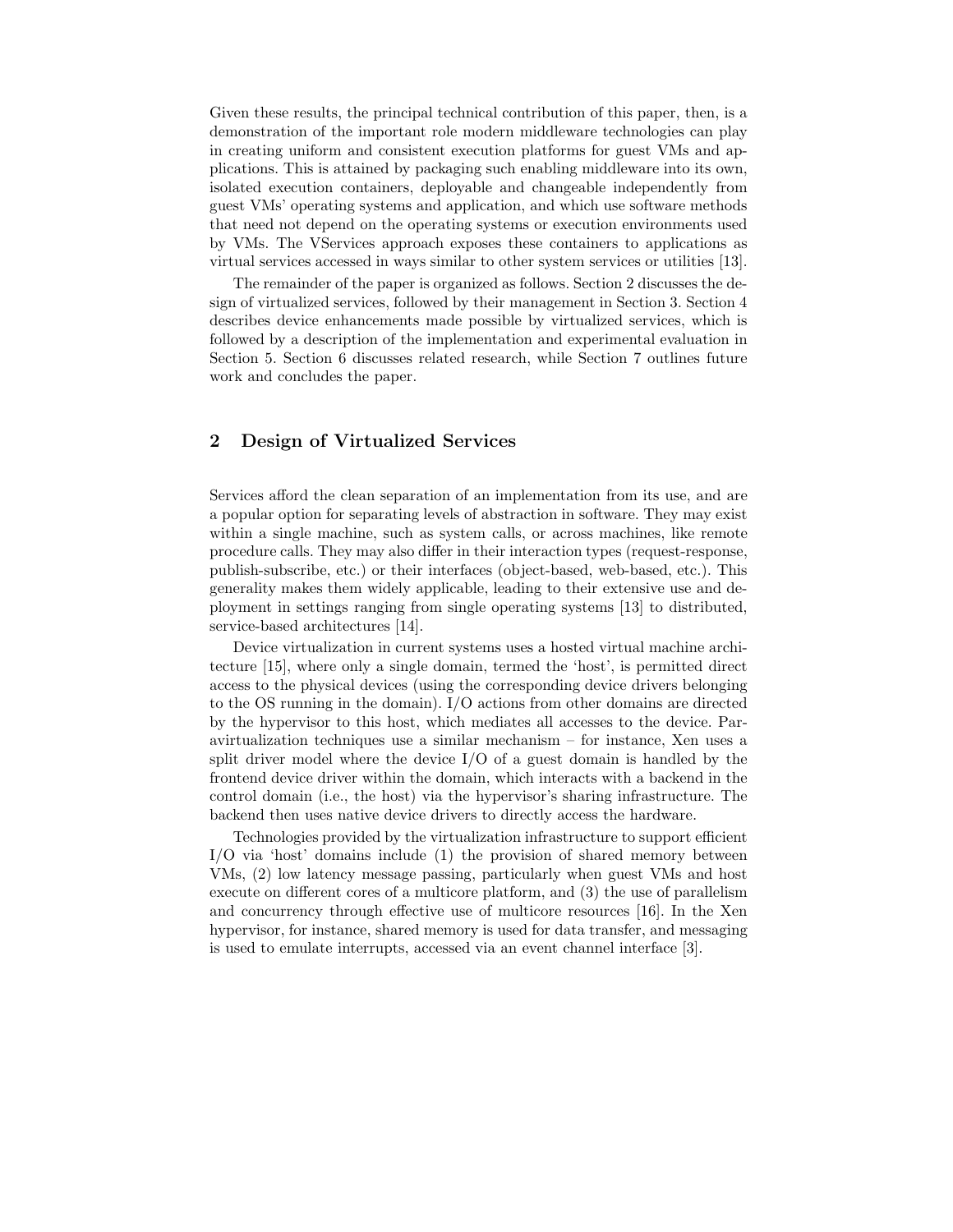

Fig. 1. Virtualized Services Architecture

#### 2.1 Virtualized Services Architecture

Virtualized services – VServices – reuse the same mechanisms used by VMMs for device virtualization. Shared memory is employed to transfer data between the service provider and the consumer, and the messaging infrastructure is used for control (such as initialization, parameter changes, shutdown, etc.). Although these mechanisms do not impose any restrictions on the service interfaces and hence allow general services to be implemented and in keeping with other standards [13], we also reuse the file-based interface commonly used in all UNIXbased systems for the following reasons: (i) this interface is standardized so that adapting it to non-UNIX platforms is also straightforward, (ii) it makes bundling services with existing devices simpler, and (iii) since operating systems have been optimized around this interface, its efficiency does not pose a concern.

The overall architecture of VServices, as implemented in the Xen VMM hosting two Linux domains, is shown in Figure 1. The domain dom1 acts as a service provider, and an application in domain dom2 uses this service. The OS inside dom<sub>2</sub> provides a device frontend that exports a /dev/service file as a character device (termed service device). Any application requiring the service will access the service device via regular file operations. These are translated to the appropriate commands by the frontend device driver for the service, which in turn interacts with dom1 via the event channel interface provided by the hypervisor.

In the remainder of the section, we discuss the design and implementation of two types of services: (1) directory and (2) group communication services, both realized using the VServices architecture.

#### 2.2 Directory Service

A directory service uses a request-response based interaction to perform directory lookups based on request parameters. Common directory services include the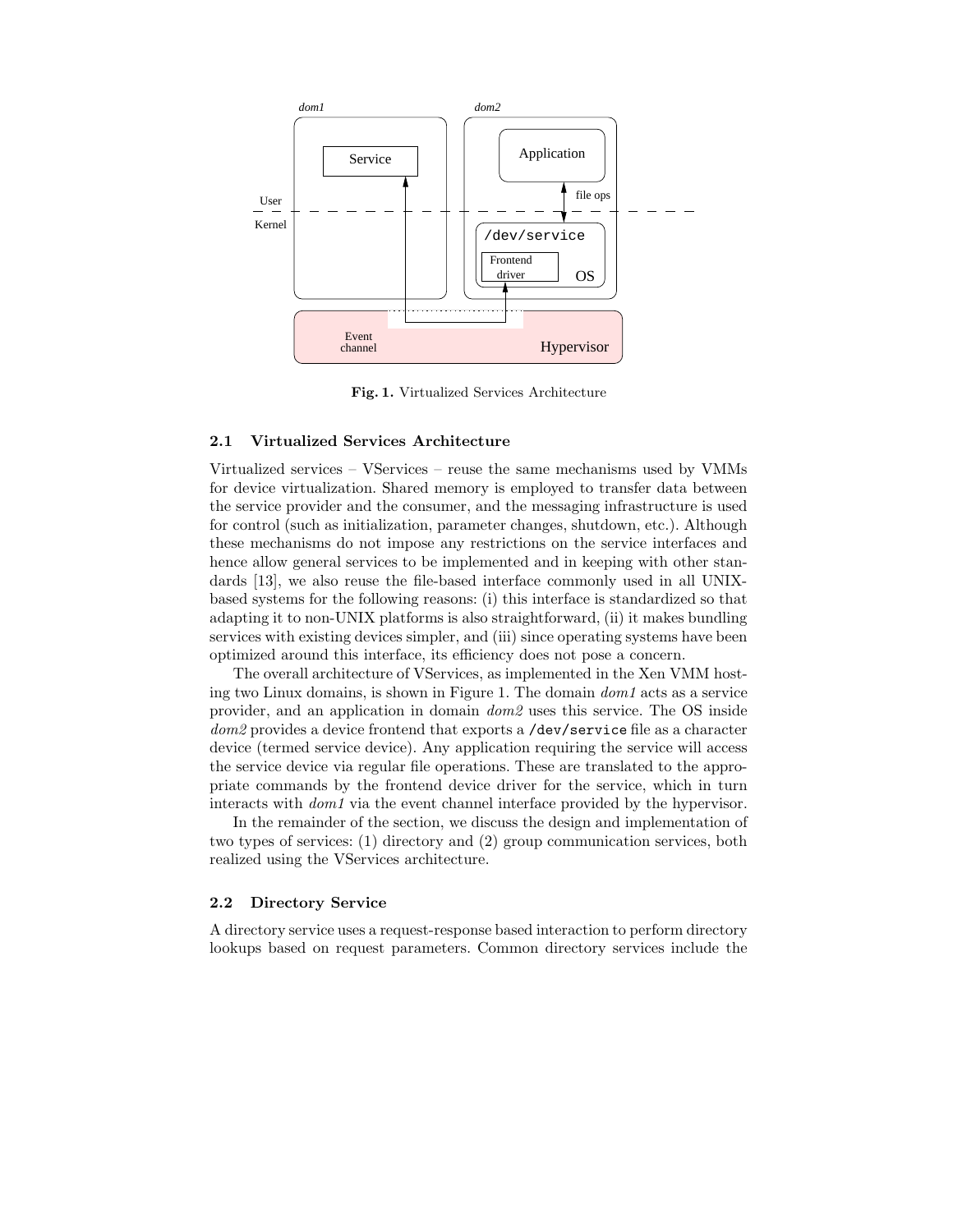Domain Name Service (DNS), and LDAP-based address book or yellow pages lookups. A virtualized directory service implementation propagates writes to the service device into the domain that hosts the service (or acts as a proxy to the service). Here, the write is translated to a request call. The response returned by the service is communicated to the requesting domain via a soft IRQ. Upon a read, this response is passed on to the application. Additionally, ioctl() calls exported by the service device are used to set and get parameters (server name, buffer sizes, etc.). Errors from the service are transparently reported as appropriate file access errors. Due to the generic nature of the interface, this service can be extended to work as an RPC service (Sun-RPC, XML-RPC) or as a web service (SOAP-based) with small modifications.

### 2.3 Group Communication Service

The group communication service is realized using an event-based publish-subscribe middleware. Pub-sub middleware provides transparent construction and maintenance of multicast trees among participating nodes in a group, and exposes simple interfaces to enable communications (via publish and subscribe). In the virtualized group communication service implementation, writes from the application are translated to publish calls, and received events are passed to the application when read calls are issued. As in the directory service, ioctl() calls are used to set and get parameters (buffer sizes, for example) as well as to initiate control actions (creation of a channel, subscribing to a channel, etc.). Table 1 summarizes the interfaces used by these services.

| File operations Directory |                   | Pub-Sub                               |
|---------------------------|-------------------|---------------------------------------|
| open                      | init              | init                                  |
| close                     | cleanup           | cleanup                               |
| write                     | send request      | publish event                         |
| read                      | receive response  | receive event                         |
| select/poll               | wait for response | wait for event                        |
| ioctl                     |                   | control operations channel management |

Table 1. File operations and service semantics

VServices are accessed by applications via the service device, and hence require applications to use the device interface instead of service calls. In order to allow legacy applications to use this interface, a library is used to provide wrapper calls that translate service calls to device accesses (Figure 2). Applications using the service via dynamic libraries require no changes to use VServices. However, those that are built via static linking need to be rebuilt to link with the wrapper library.

The entire state associated with each VService is stored in the guest VM's frontend (in addition to in the backend), and hence requires no changes to the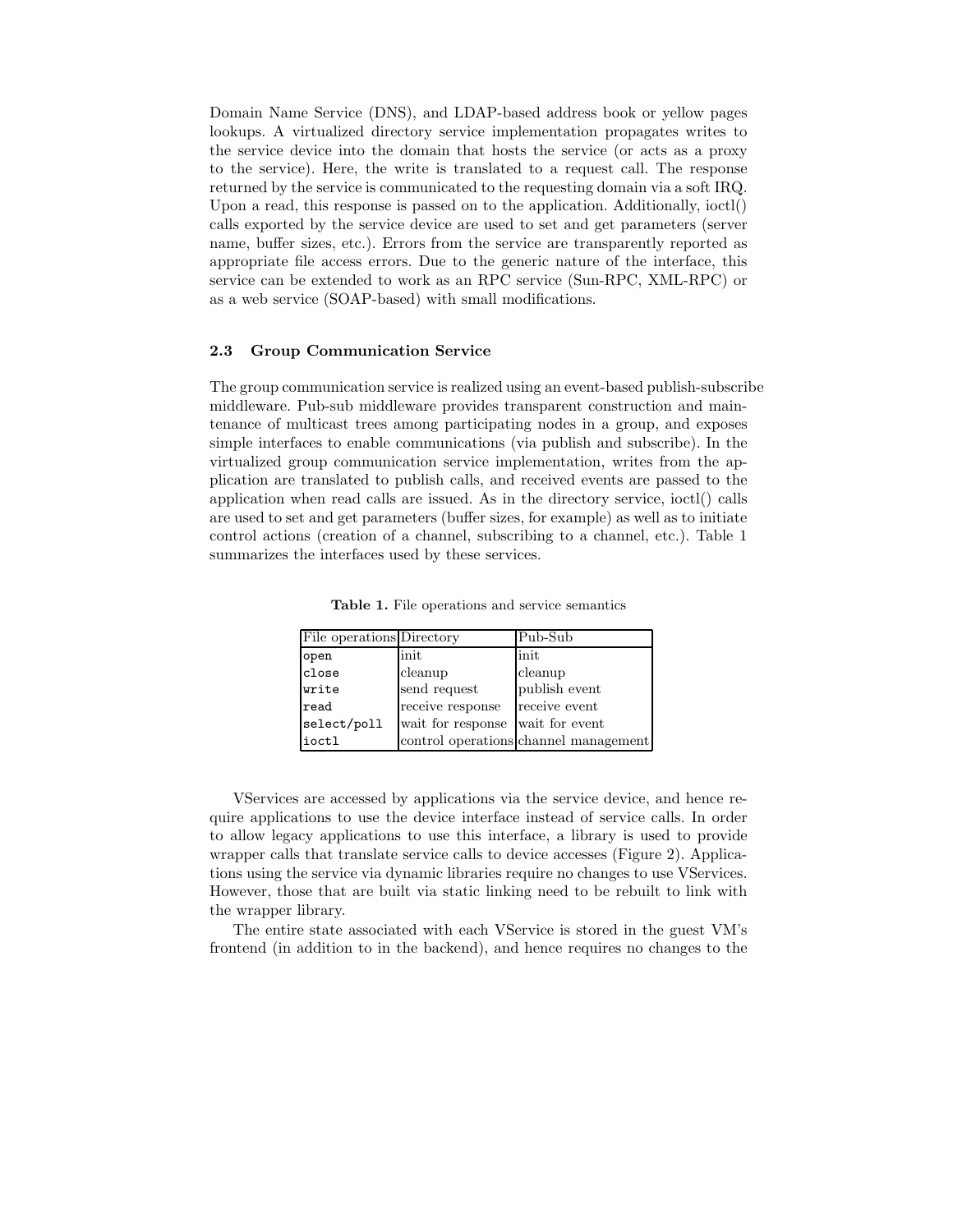

Fig. 2. VService - Application Interactions

implementation of VM migration. On the commencement of migration, the backend simply discards its copy of the state corresponding to the VM, and the state is communicated to the backend on completion of a migration, which is then handled by the new backend. For instance, the channel identifier of a pub-sub channel is stored in the frontend as well as in the backend, and on migration, the new backend acquires the ID from the frontend and completes subscription, while the old backend unsubscribes from the channel and discards the channel ID.

VServices have been implemented and demonstrated using network-based services, but that does not constitute an inherent limitation. For instance, other capabilities such as vector processing, cryptographic operations, etc. can be offered as local services via the VService interface.

### 3 Virtualized Services Management

One of the principal advantages of using VSservices 'behind the scenes' is the opportunity to optimize their operation using modern middleware technologies. This typically involves active service management concerning service quality and/or performance metrics, as discussed next.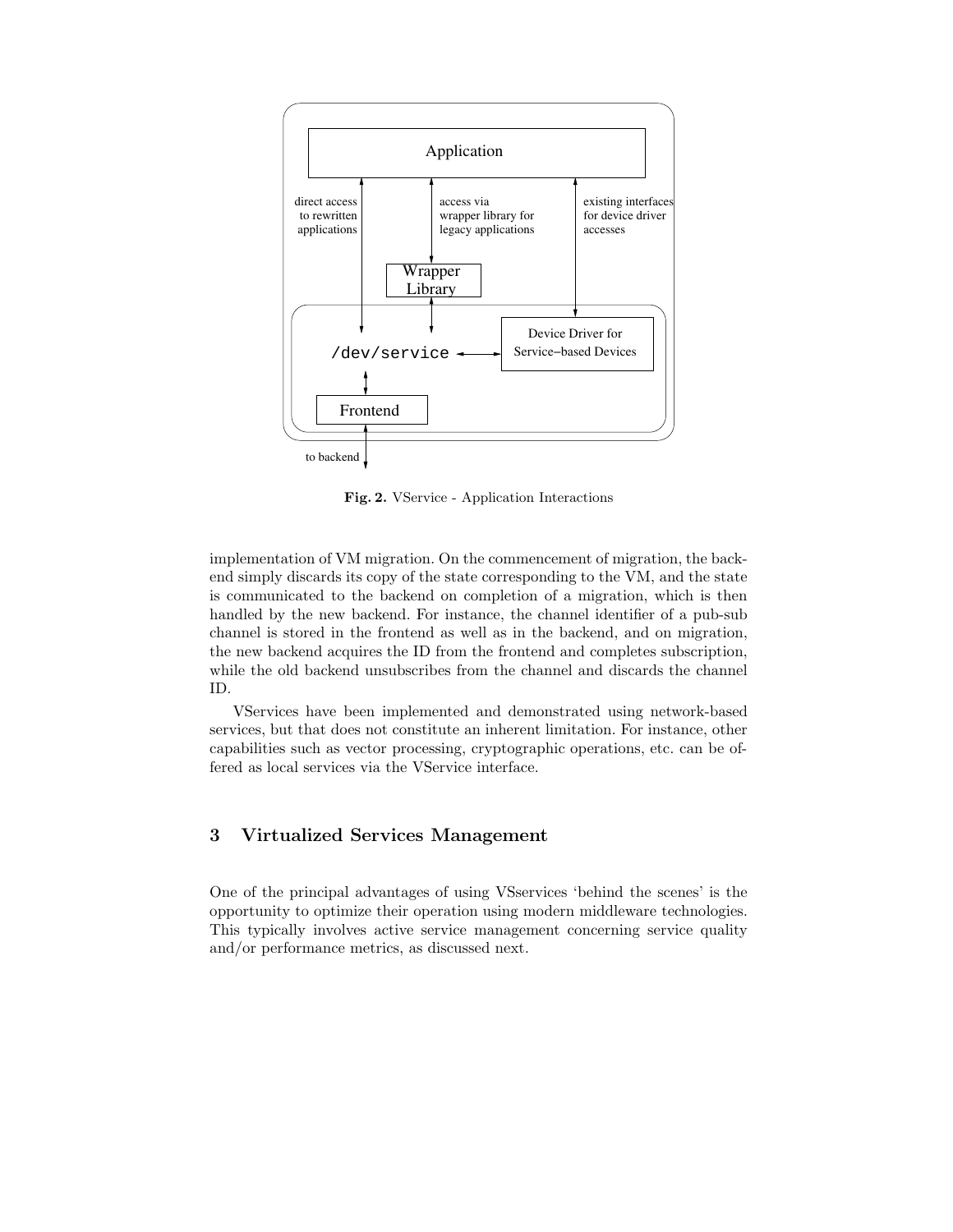### 3.1 Performance Optimizations

Capabilities enabled by the centralized service implementations in VServices include the following.

Concurrency: As many service implementations within individual domains are avoided and the corresponding service access stack eliminated (for instance, a domain running a SOAP client application can get rid of its own implementations of HTTP and the entire network stack), this leads to lightweight OSes in guest domains with smaller memory footprints. Such consolidation of service implementations can also lead to more efficient service scaling (evaluated in Section 5.1), particularly when combined with appropriate shared state management. Additionally, any specialized processors or other hardware in the platform that can speed up service implementations can be utilized effectively, especially if a guest OS does not itself possess the capabilities to handle such hardware (e.g., vector co-processors).

Sharing: By sharing semantic information about their use, VServices can expose opportunities to share functionality. For instance, consider a virtualized DNS service where DNS requests and responses from guest domains are relayed to the nameserver, by the backend at the control domain. If the backend now caches the responses for the various requests locally, responses to previously unrelated requests from separate domains can possibly be sped up. On the other hand, sharing also opens up potential security/privacy concerns. In the same example, a domain receiving an immediate response to the first DNS request it makes could infer that some other domain had recently made the same request.

### 3.2 Quality Management

A key benefit of the fact that VServices are virtualized at levels of abstraction higher than those of low level device drivers – application virtualization – is the ability to associate with VService actions meaningful Service Level Agreements (SLAs). For instance, instead of guaranteeing network packet level metrics agnostic of the data movement, content-based service level guarantees can be provided, without the need to change or update communication protocols [17]. Further, these can be enhanced with policies for sharing services among domains, to address security related issues, as discussed in Section 3.1. Finally, the ability to decouple the quality of service implementation for a domain from its scheduling priority is also enabled, giving greater flexibility.

#### 3.3 Limitations

VServices provide benefits as outlined in Sections 3.1 and 3.2, besides enabling the innovative functionality discussed in Section 4. On the other hand, VServices virtualize at levels of abstraction – at the application level – for which there may not exist well-defined, standard APIs. This can be remedied by emulating the standard file- or object-based interfaces used in operating systems or by exploiting subsystem-specific standards (e.g., using the Linux v4L interface [18]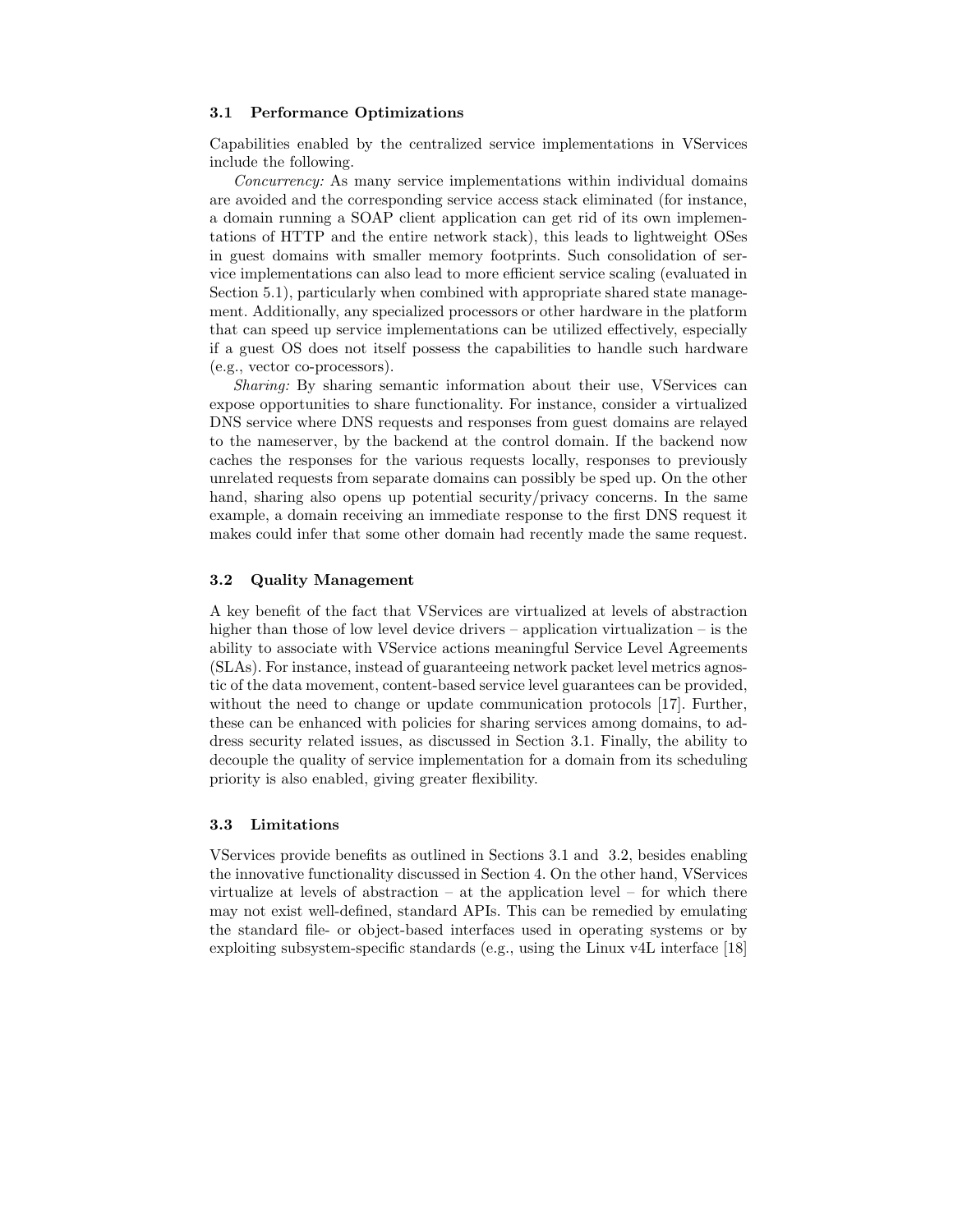or the T10 standard for object-based file systems [5]. Another remedy is to use wrapper libraries OS virtualization, of providing an abstraction that is closest to the bare hardware [19]. An issue with all such solutions, however, is that during VM migration, additional support is required for dealing with the VServices being used. Since standard hypervisors do not provide such support, this results in the need for extensions in the 'host' domain.

## 4 Using Middleware for Device Enhancement

As stated earlier, a principal advantage of VServices, in part caused by its use of the standard split driver model used by all other devices, is that this provides us with the opportunity to transparently provision these services with new functionality or capabilities. Examples include extending device functionality, device emulation (discussed in Sections 4.1 and 4.2), device remoting (linking a local device driver with a remote device), device consolidation (using the functionalities of different devices to present a single emulated device), device functionality isolation, etc. In general, this is useful for providing a uniform set of functionalities to guest VMs, independent of the physical device's capabilities or the environment in which it is being used. Any deficiencies in the capabilities of the actual device are compensated by using services that emulate these features. We next describe several innovative device extensions implemented with VServices, which exploit middleware methods and realizations.

### 4.1 Extending Device Functionality



Fig. 3. VService-based TV tuner

Consider the common Video4Linux(v4l) device driver API to access multimedia devices such as camera, TV/radio tuners, encoder/decoders, etc. This multi-purpose interface can be used to provide a rich set of functionality to applications, invisibly provided by actual devices and/or provided by middleware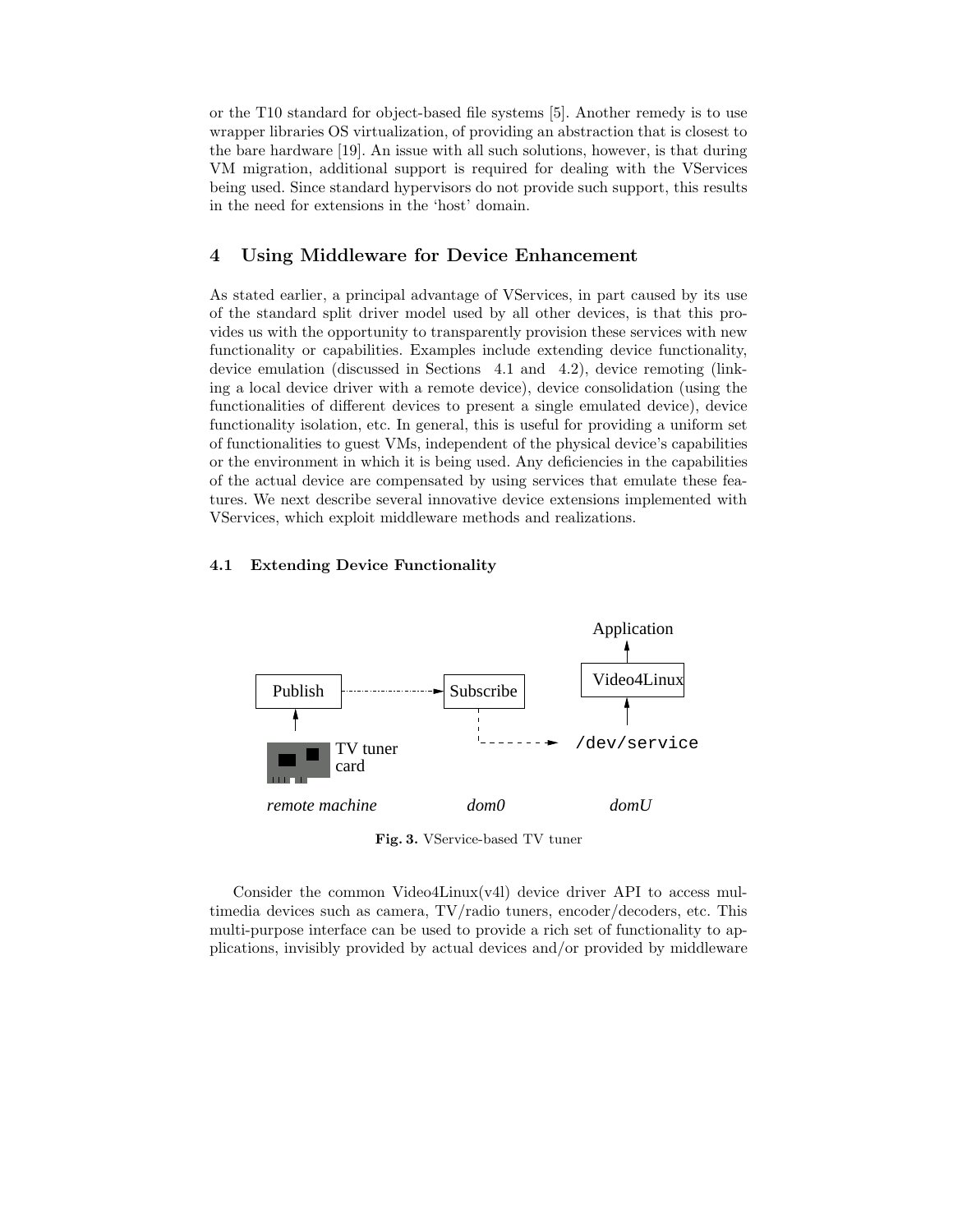realizations of these devices. An example is a VService that provides TV/radio tuner functionality to a guest VM although the physical device does not support it, by devising a middleware-realized service that provides the multimedia streaming content for the tuner device. This is one of the examples realized in this paper, where we use the capabilities of a USB-based webcamera to provide a v4l interface to the guest VMs, but enhance it to provide TV tuner capabilities as well. This is done by having the service backend subscribe to a channel in a publish-subscribe middleware for the media content. Figure 3 shows the design of such a device. Further, a mechanism like this can be extended to provide capabilities that do not exist in any physical devices at all. For instance, content from a location-based information service can be overlaid on content from the camera to provide location-based images. We realize such functionality by using a location- and orientation-based service that provides information such as the directions to nearest conveniences overlaid on the camera image from the webcam. An further extension of this notion allows users to compose a chain of services coupled with devices to provide rich platforms to guest VMs, resembling the system architecture for pervasive computing project described in [20, 21], or using simple techniques similar to web service mashups [22], already used in the OS context [23].

### 4.2 Device Emulation

The split driver model designed in virtualization infrastructures like Xen already supports simple implementations of emulated devices. While existing methods use specialized software to realize such emulations [18, 2], the novel contribution of this paper is to demonstrate how service-based middleware implementations can offer several advantages over such work, including gaining the flexibility to dynamically switch between different service implementations, for instance. The concrete example shown in this paper is a Global Positioning System (GPS) device, which in its standard implementation, provides location information based on timing differences of signals received from various GPS satellites, but in a second implementation, is emulated indoors using two different service implementations: (i) using the strength of signals from various bluetooth devices in the vicinity and the predetermined knowledge of these signals at various locations in the area [12], and (ii) detecting the position using external cameras that detect and track the target, then deduce its position based on a precalibrated scale. Each of these are available as services, and the backend can choose the service to be used based on factors such as the environment (i.e., whether the target is in the camera's range), accuracy desired (between the two methods), power consumed (bluetooth vs. camera), etc.

Figure 4 shows the design of such a VService-based device, where the shaded boxes represent remote components and the clear boxes, local ones. Here, we assume that although the bluetooth signal strengths are determined by the local device, an external service that translates signal strengths to precise coordinates (based on previous surveys) exists as a network-based service. Current GPS devices are typically accessed via the serial port, and vary slightly in their interface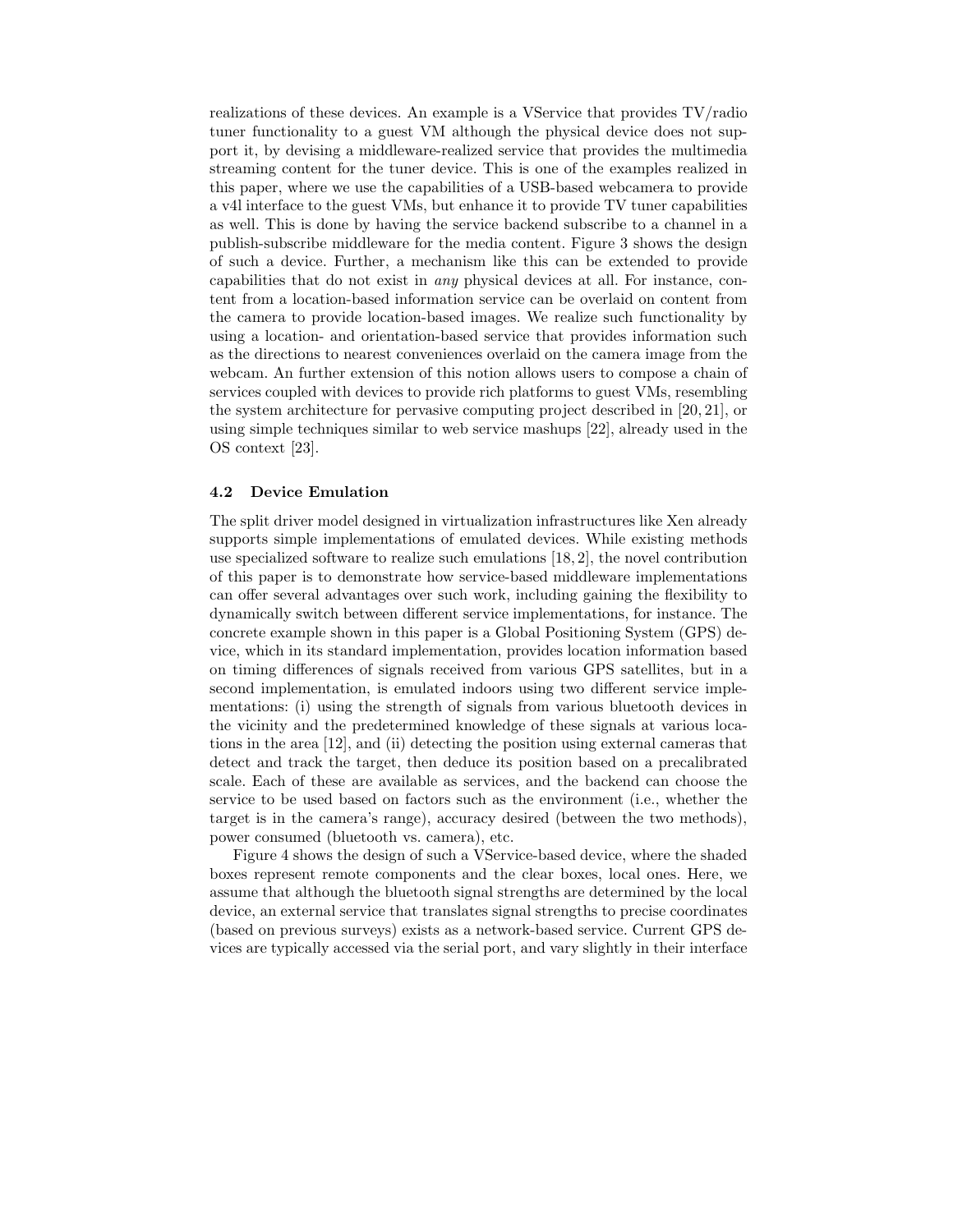to applications. As a result, higher level daemons have been developed (e.g., gpsd in Linux) to present a standard interface to applications. VService-based localization can be emulated as a serial device, or allow applications to access them via a modified gpsd wrapper daemon.



Fig. 4. VService-based indoor localization

# 5 Experimental Evaluation

VServices are implemented in Xen 3.0.4 running a Linux kernel 2.6.16.33. Experiments are conducted on a Dell Latitude notebook with a 1.66GHz Intel Centrino Duo dual-core processor, and 1GB memory. The control domain, or dom0, uses both cores for execution. All guest VMs share one of the two cores, with each VM allocated 64MB of memory. A directory service and a publish-subscribe service are implemented. The directory service is implemented using the domain name service as an example. It translates write()'s of server names to IP addresses, which are then accessed using **read**() calls. The publish-subscribe service uses the ioctl() call for channel management and performs buffer sizing, as discussed in Section 2.3. The backend implements the ECho pub-sub middleware [24], a portable event-based middleware which provides support for installing event filters at run-time using dynamically generated code. However, the interface is general enough to allow substitution of other event-based pub-sub middleware in its place. Time measurements use the rdtsc instruction for accuracy.

### 5.1 Service Costs and Scalability

Our first set of experiments measure the costs involved in performing DNS service calls, with the hostname of another host in the same LAN, as the request. As Table 2 shows, the main contribution is from the write() call, which signals the backend about the new request and blocks on the response. The backend directs the request to one of the threads in a thread pool, which performs a gethostbyname() call. This involves searching the local cache (/etc/hosts in Linux) for a match and if found to be missing, obtaining the IP from the nameserver. The init() and connect() calls are involved in opening and connecting a socket to the nameserver, while send() and recvfrom() perform the lookup, following which the socket is closed. The blocking recvfrom() call takes up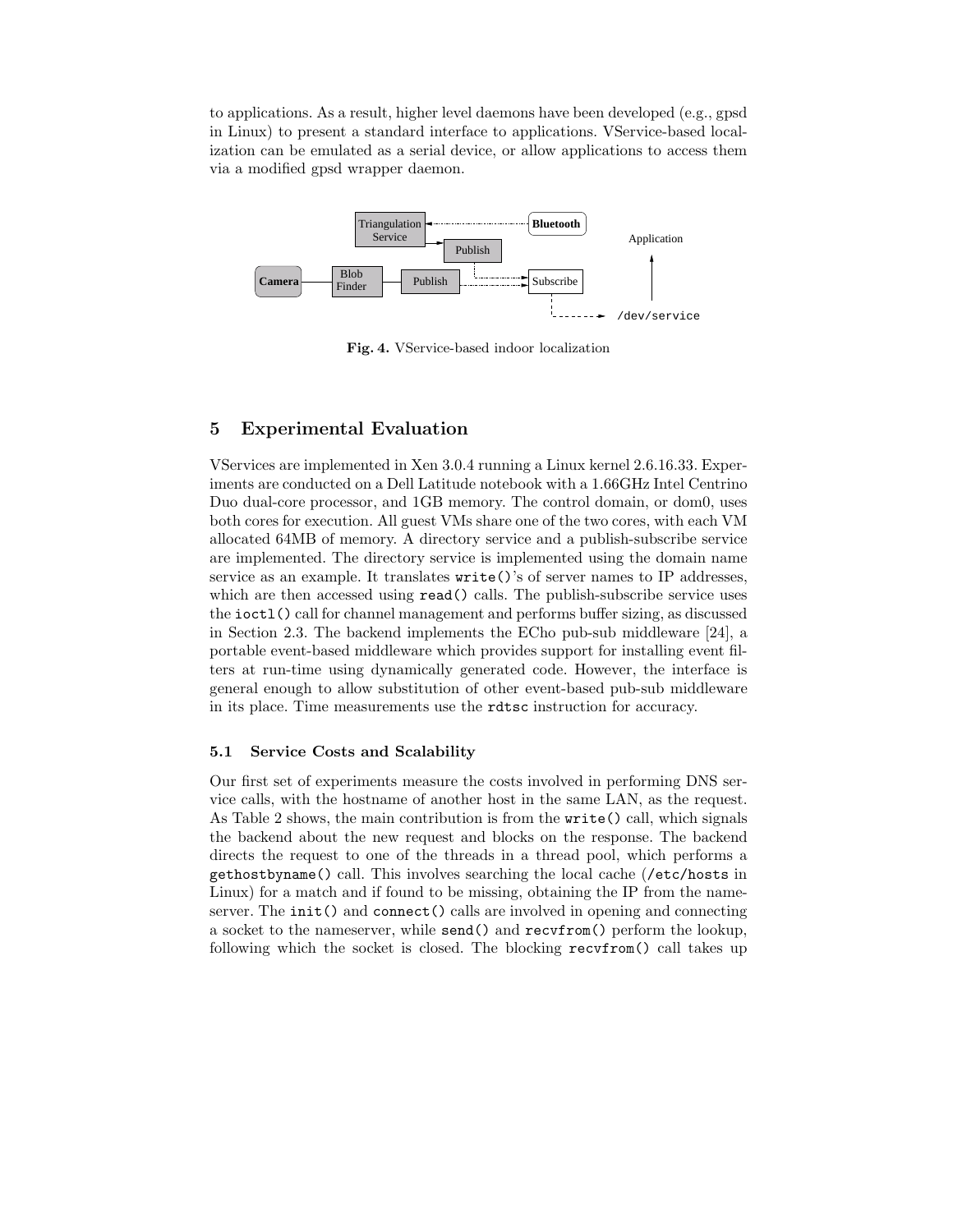about 90% of the overall backend costs. read() performed at the guest VM is a simple copy from the buffer. close() releases the thread back to the pool.

| Operation      | Cost (cycles) |
|----------------|---------------|
| open           | 4232          |
| write          | 736691        |
| * socket init  | 30760         |
| * connect      | 5660          |
| * send         | 14247         |
| $*$ recvfrom   | 564064        |
| * socket close | 11154         |
| read           | 7175          |
| close          | 35543         |

Table 2. Cost breakdown for the DNS VService, star indicates a backend operation

Figure 5 compares the overall cost of performing the DNS call using the VService implementation, against the traditional gethostbyname() implementation from the guest VM. gethostbyname() takes roughly 1ms for each lookup, when only one VM is present, and shows a small increase for up to 4 VMs, but shoots up rapidly to over 7ms for 8 VMs. This is because of duplicated work in guest VMs. Specifically, since each VM performs these operations over its own TCP stack and relies on the control domain only for access to the physical device. In contrast, the VService implementation scales better since most of the work is performed by the control domain. Even for a single domain, VService offers about 50% lower latency. The benefits are entirely due to low overheads, since no caching of IP is undertaken in the control domain (i.e., each DNS request is propagated to the nameserver in all the cases).

Next, we evaluate VServices performance, using the pub-sub implementation. In these experiments, another host in the same network creates a channel, and applications inside the VMs publish or subscribe to the channel. During each run, 1000 events of size 4KB are sent continuously by the publisher(s), and several runs are conducted. Figure 6 shows the performance of publish and subscribe operations, as the number of VMs (and hence the number of publishers/ subscribers) is increased. It compares the naive implementation that uses the guest VM's virtual network, against the use of VServices. In the case of publish, we notice that the naive implementation performs better than VService, but scales worse. The primary reason for this is that publish operations translate to blocking write() calls on the device, which are handled only in batches by the backend (in order to minimize frequent VM context switches). This can be rectified by having a thread continuously handle these operations at the backend, without waiting for explicit signals from the frontend. While this may improve performance, it can also increase CPU utilization. Alternatively, by changing the buffer size, it is possible to obtain better throughput (discussed in Section 5.2).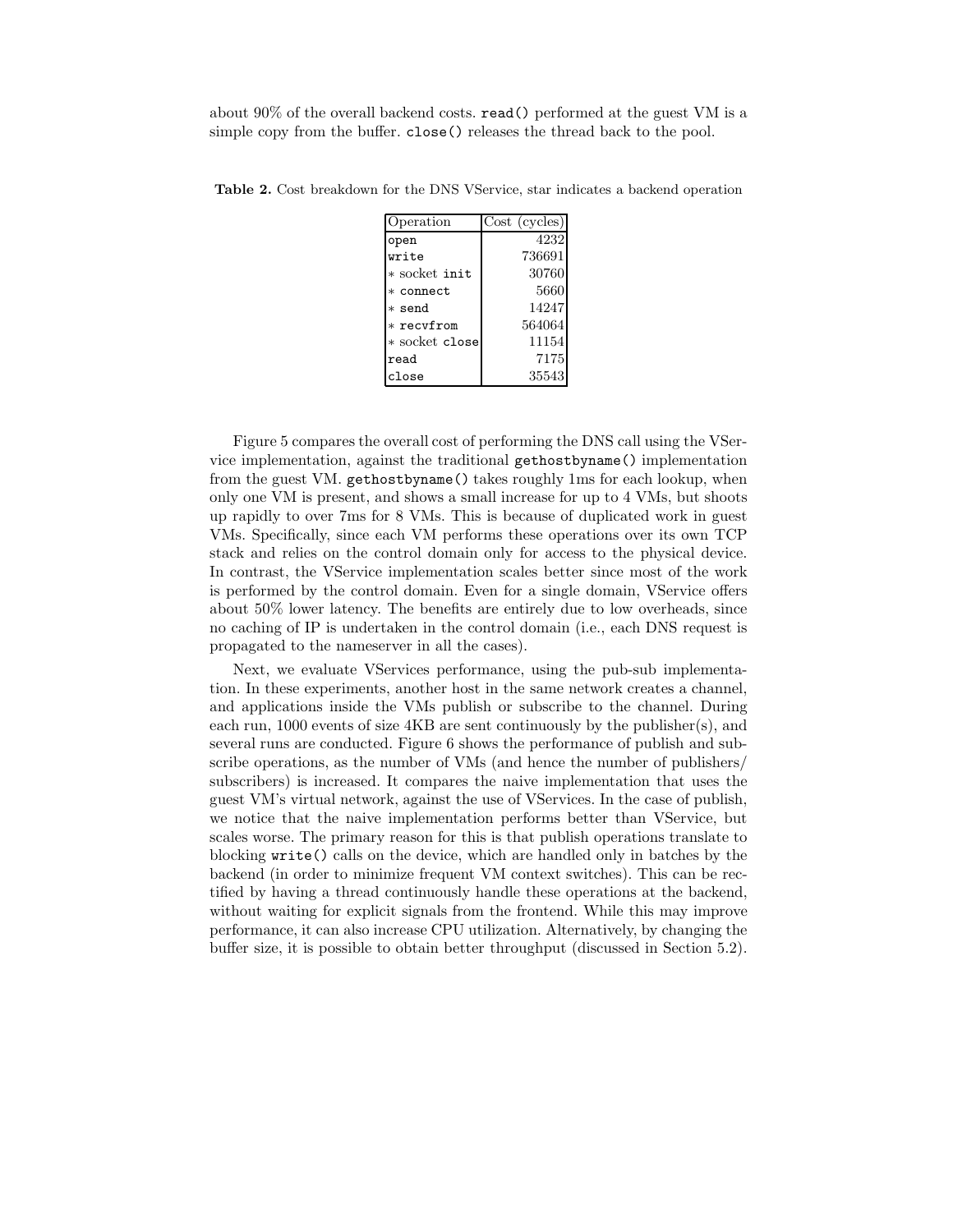

Fig. 5. DNS Costs Comparison and Scalability

In the subscribe scenario, we find almost equivalent performance with the naive- and VService-based subscribes for the single VM case, but the latter again scales much better than the former – in fact, it almost stays constant, as the number of VMs increases. This behavior stems from two factors: (i) the implementation of the ECho [24] middleware we are using in this VService implementation, and (ii) the VService read() implementation. Firstly, since each subscriber in the naive implementation has a unique IP address, a multicast tree is constructed by ECho such that each VM becomes an endpoint. The same events traverse through multiple virtual interfaces to reach the endpoints. In the case of VService, there exists only one such endpoint, and the events are copied to the buffers corresponding to each VM, which are then directly read by the applications. Since these copies are inexpensive, they do not significantly add to the overall cost. Secondly, subscribe buffers are implemented as ring buffers, where the application can read from the buffer concurrently with backend's writes to it. As a result, the throughput is not affected as long as the CPU is not fully-utilized.

### 5.2 Services Management

With the use of multiple, or specialized cores, allowing the backend to efficiently manage the core assignment to various operations becomes possible, as discussed in Section 3. In this experiment, we evaluate the assignment of the VService backend operations to the same core as the VM, or to the other core, and report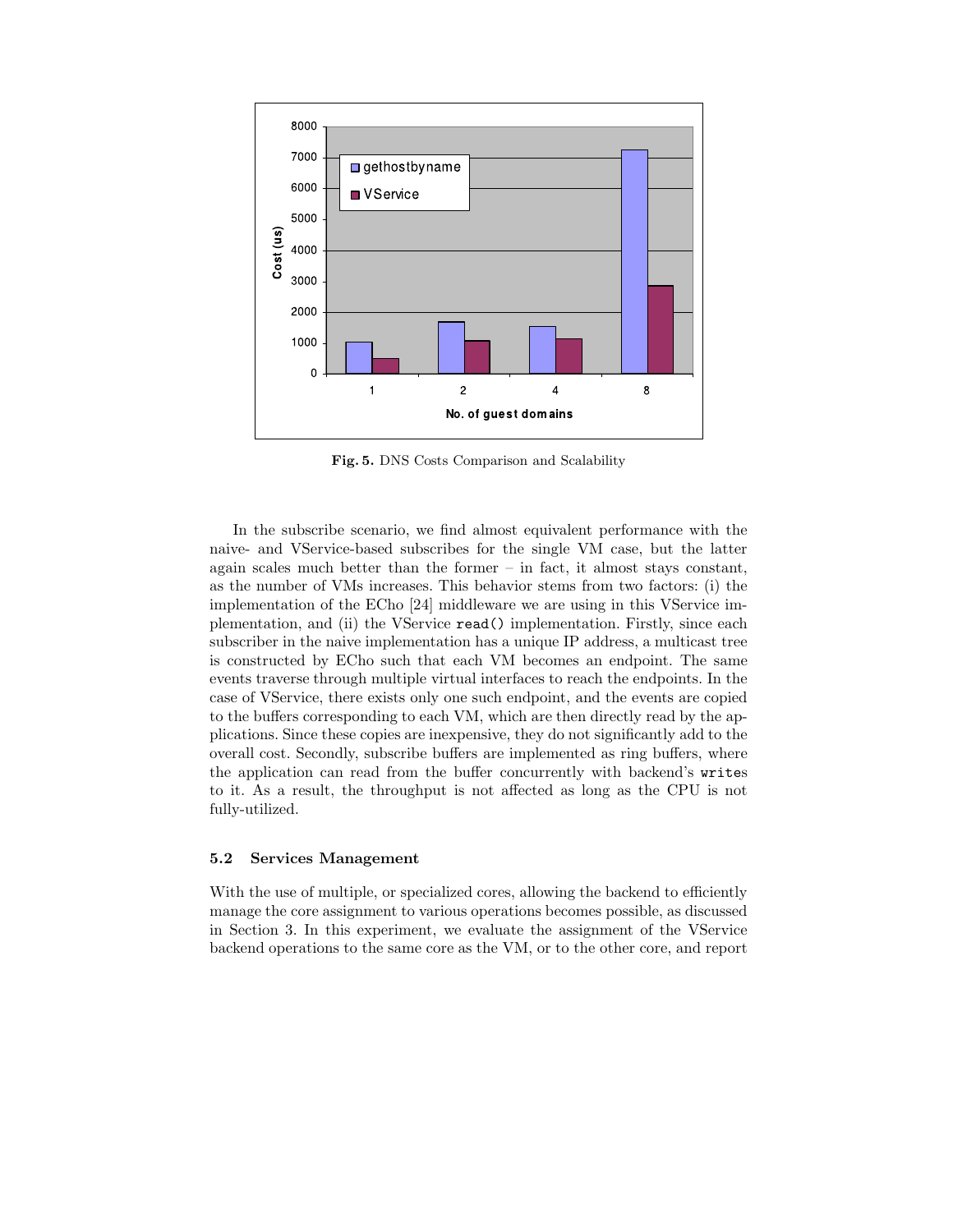

Fig. 6. Costs Comparison and Scalability for Publish and Subscribe Operations

our findings in Table 3. While the DNS example has only one running VM, the pub-sub example has two VMs (no gains were found with only one VM). However, the gains are found to be very small (less than 5% in all the cases). We may attribute this to the fact that since VService is implemented using blocking write()'s, the service consumer is idle during service fulfillment as well, and this dependency limits parallelism. In the case of subscribe, we find that the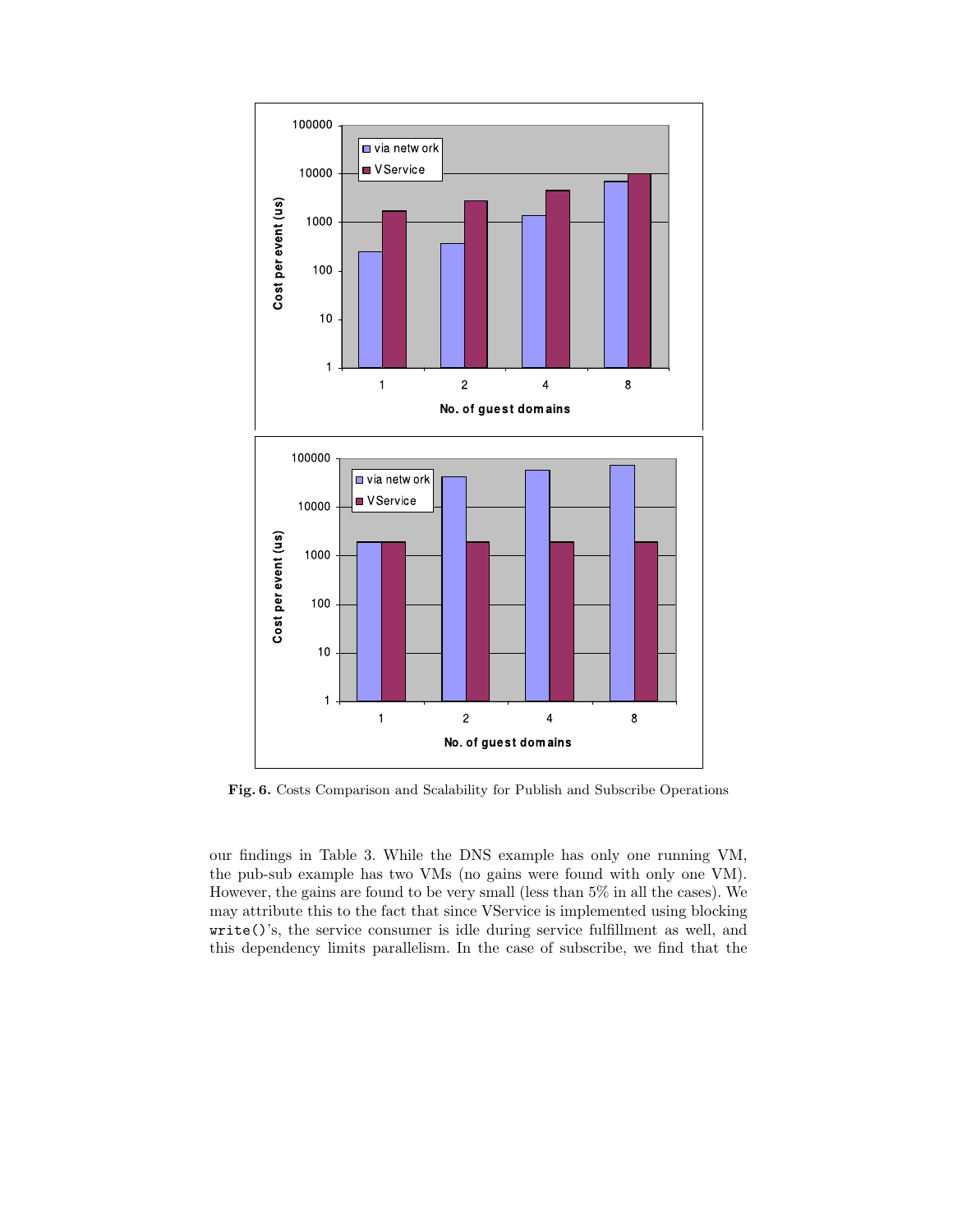backend is able to fill the subscribe buffers with incoming events much faster than the frontend can read and pass them on to the application. This stems from the batched nature of event handling (in order to minimize VM context switches), that allows for limited gains. We conclude that, to realize the potential of multiple cores, a redesign of the current VServices implementation to allow for non-blocked writes and unbatched reads is necessary.

| <b>VService</b>       | Cost (us) |                          |  |
|-----------------------|-----------|--------------------------|--|
|                       |           | same core different core |  |
| DNS(1000 requests)    | 412.4     | 407.1                    |  |
| Publish (per event)   | 3013.4    | 2898.4                   |  |
| Subscribe (per event) | 1902.0    | 1902.6                   |  |

Table 3. Effect of core use

VServices are implemented with a total buffer size of 64KB, but this can be changed easily. If read and write buffer sizes are changed to smaller (larger) values, this implies that the frontend will signal the backend more (less) frequently. As write()s are currently implemented as blocking writes, and read()'s buffers are implemented as ring buffers, this leads to differences in their behavior with respect to buffer size changes. Since each event is 4KB in size, writes would block for each event when the buffer size is 4KB or less, whereas with a 32KB buffer, every eighth write is blocked before it is handled, along with the previous seven writes. This allows latency to be traded off for throughput. read()s do not follow this behavior and show steady performance, for reasons previously mentioned in Section 5.1. Figure 7 shows the results, which closely follow our discussion. Note that these effects do not apply to the DNS service, since latency is important in DNS interactions. Consequently, for that VService, any write/read is handled immediately by the other end.

#### 5.3 Device Enhancements

To implement the TV tuner VService example, we use another Linux desktop in the same network with a 3GHz dual-core Pentium 4 processor and 512MB memory, that possesses a Conexant Brooktree 878 PCI-based TV tuner card to act as the media server, connected through a 100Mbps switch. We use the fftv-0.8.3 open source software to grab frames from the card using the V4L driver, and publish it using ECho (Figure 3). VService is used to subscribe to this channel and to obtain the frames inside the guest VM. The three different strategies we evaluate in this experiment are: (i) Local frame grab using the read() system call, (ii) Local frame grab using the mmap() system call, and (iii) Remote frame grab using VService, that uses the mmap() based call to access the TV tuner. Frames are continuously grabbed and the period between frames noted. We also evaluate three sizes of images –  $160x128$  pixels (large),  $96x64$  (medium), and 48x32 (small). These sizes are chosen in order to avoid the need for compression.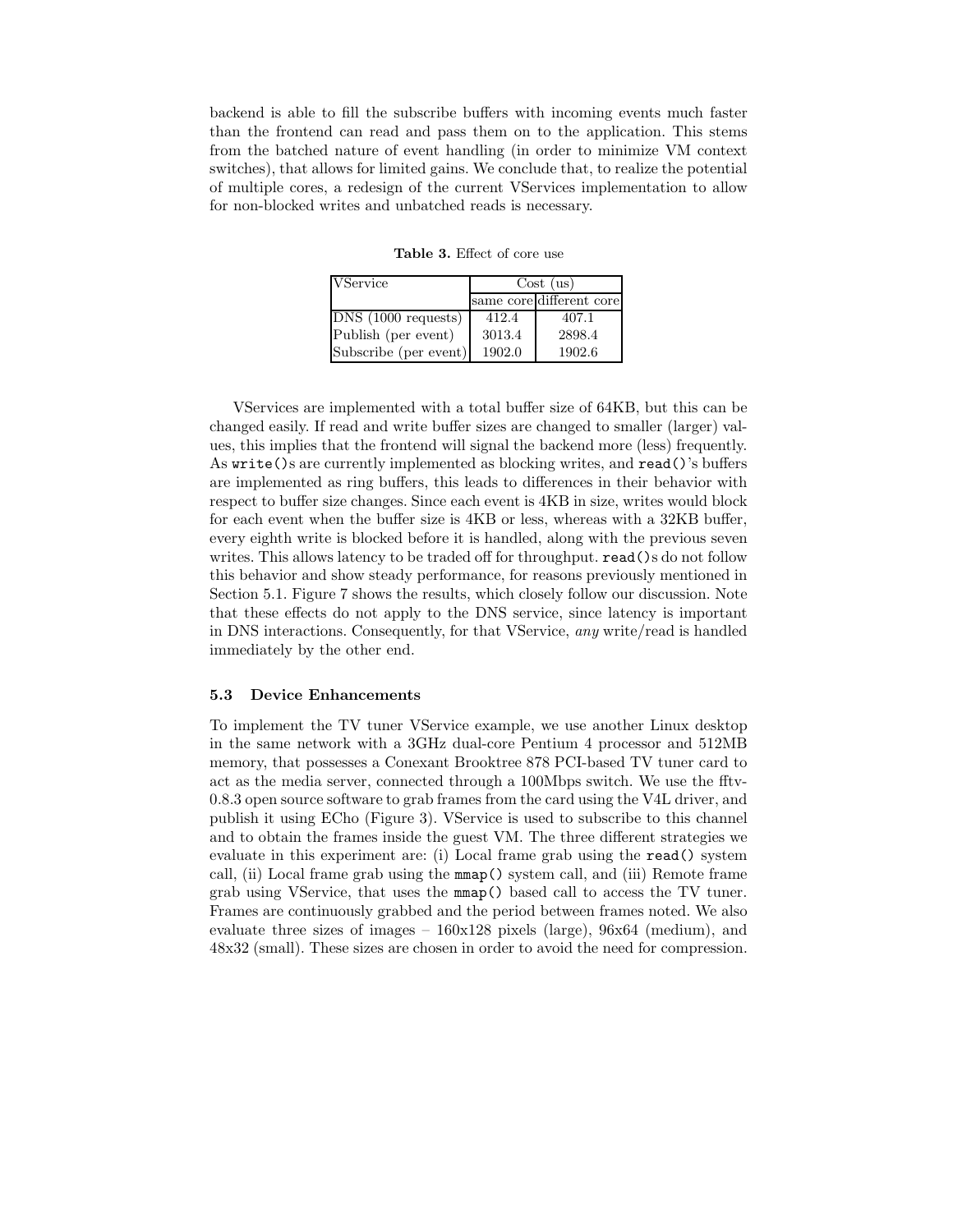

Fig. 7. Effects of VService buffer sizes on pub-sub costs

The same software (fftv-0.8.3) is used within guest VMs to obtain the frames from the driver to the application.

Experimental results are shown in Figure 8, along with the jitter values represented using error bars. VService adds a 50% overhead to mmap() based calls while transferring the frames across the network, and higher jitter values to smaller frames. It is noted that these costs are comparable to local read() based frame grabs.

For the indoor localization device, we present costs for each of the operations involved in obtaining the data. We use a Logitech Quickcam USB-based webcam with the gspca-based V4L driver to capture images, then process them using the CMVision blobfinder tool, which detects objects with pre-defined colors in the image as "blobs". The position of the blob is then translated to absolute physical coordinates, using precalibrated readings (the camera is assumed to be static). These coordinates are published through an ECho channel. The bluetooth-based localization is performed using a USB-based Belkin bluetooth adapter attached to the local machine. We assume the presence of other fixed bluetooth devices in the vicinity that act as beacons, as mentioned in Section 4.2. We present the basic costs of this service in Table 4. The time taken to grab a frame, process it, and receive the coordinates add up to less than 5ms. The time taken to determine link quality and infer coordinates might be slightly higher (depending on the number of beacons, as well as link quality to coordinate conversions), but this can still be performed well under 1s, which is the latency typically offered by outdoor GPS devices. Despite the low latency in determining the link quality of a bluetooth device, the time involved to scan for other devices and connect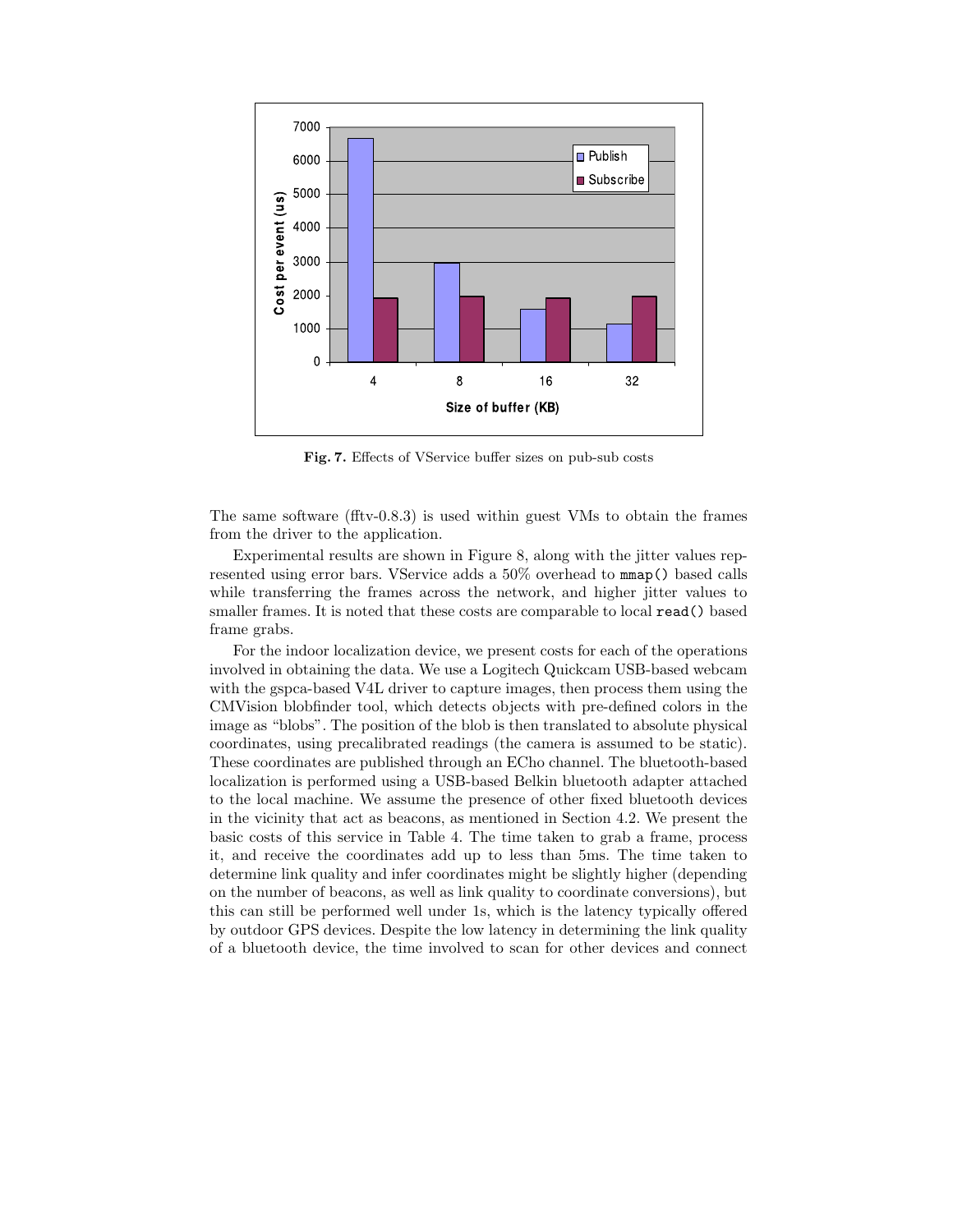

Fig. 8. Cost per frame using different grab techniques, on different frame sizes

to them are significantly higher. Fortunately, these are one-time operations, and do not introduce additional latencies once a connection has been established.

Table 4. GPS device component costs

| Component              | Cost (us) |
|------------------------|-----------|
| Frame grab             | 108.33    |
| <b>Blob</b> detection  | 4210.18   |
| Bluetooth scan (s)     | 11.85     |
| Bluetooth connect (s)  | 6.47      |
| Bluetooth link quality | 5095.40   |
| Pub-sub delay          | 213.25    |

# 6 Related Work

Recent efforts in middleware have resulted in implementations based on the concepts of Service Oriented Architecture (SOA) [14], and service virtualization [25]. SOA eases the creation of enterprise applications by allowing the composition of various services that serve to accomplish specific tasks, to align with business processes. Service virtualization helps in adapting the SOA model to a heterogeneous environment, by providing consistent interfaces for its management. Combining middleware concepts with virtualization mechanisms, it ben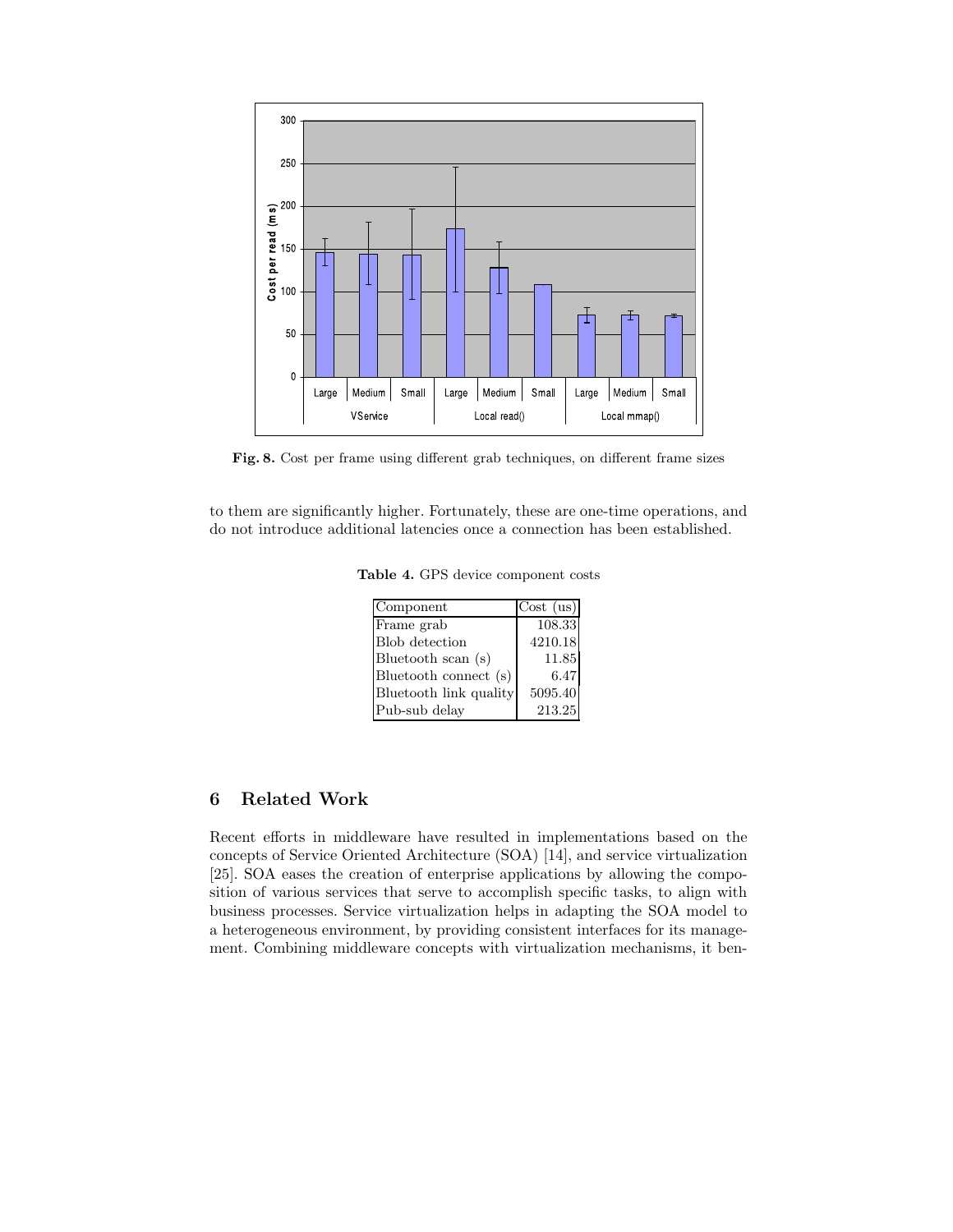efits from the well-defined interfaces provided by SOA and from management mechanisms such as load balancing, migration, isolation and resource monitoring provided by virtualization. As a result, it is gaining adoption in grid computing [26]. VService combines services with virtualization techniques at a lower level, thus making device emulation and composition possible, by interfacing services with device drivers. Service Oriented Device Architecture (SODA) [27] allows accesses to devices via services (in contrast to the VService approach of presenting services via device interface), in order to simplify device management. It is developed for use in enterprise systems, where the same interfaces designed to access enterprise services are also used to access and control devices (such as RFID tags, and other sensors or actuators). UPnP [28] (Universal Plug and Play) is a middleware standard designed to allow linking of devices in a seamless manner. Targeting personal area networks such as a home network, it aims at minimizing user involvement in setup. VService can be easily adapted to such a setup, by replacing the directory or group communication services demonstrated in this paper with UPnP compatible protocols. The use of component middleware to implement resource-intensive applications such as software defined radios, radar systems, etc., using parallelization techniques is described in [29].

Use of the device interface for implementing services is a well-established practice, originating with Unix file-based APIs. Examples include the use of the /dev/random device in several flavors of UNIX to generate pseudo-random numbers in software. Other examples include the /dev/evtchn in Xen [3], [30] to exchange events between domains, and /dev/binder in Openbinder [31] to exchange data between components. The Plan 9 operating system [13] extended this idea to include all resources in the system to be available via the file system interface. For instance, a TCP connection is made by accessing files under /net/tcp.

The Libra [11] library operating system extends the Exokernel idea [32] of providing customized operating system to applications, thus delivering only the functionality needed by the applications. Libra provides services required by a Java application running within a JVM, by implementing frequently accessed services locally and relying on the hypervisor for other services. Libra uses the 9P distributed file system protocol to access remote services, whereas VService offers common services implemented by the control domain, for use by other VMs. Both these efforts are valuable in minimizing the size of guest operating systems.

There are multiple ways to virtualize devices. Xen and VMware use the methods outlined in Section 2. KVM [33] uses similar methods, but relies on Qemu [34] running on the host kernel for device emulation. User mode Linux [35] relies on the parent kernel for device access, since its kernel runs as a user-space process. In order to improve device virtualization, providing exclusive unmediated control of a device by a single VM has been studied. The PCI passthrough [36] feature in Xen allows such access to the PCI device by a single VM, and thus avoids control domain overheads, but it also precludes sharing. Efforts to improve the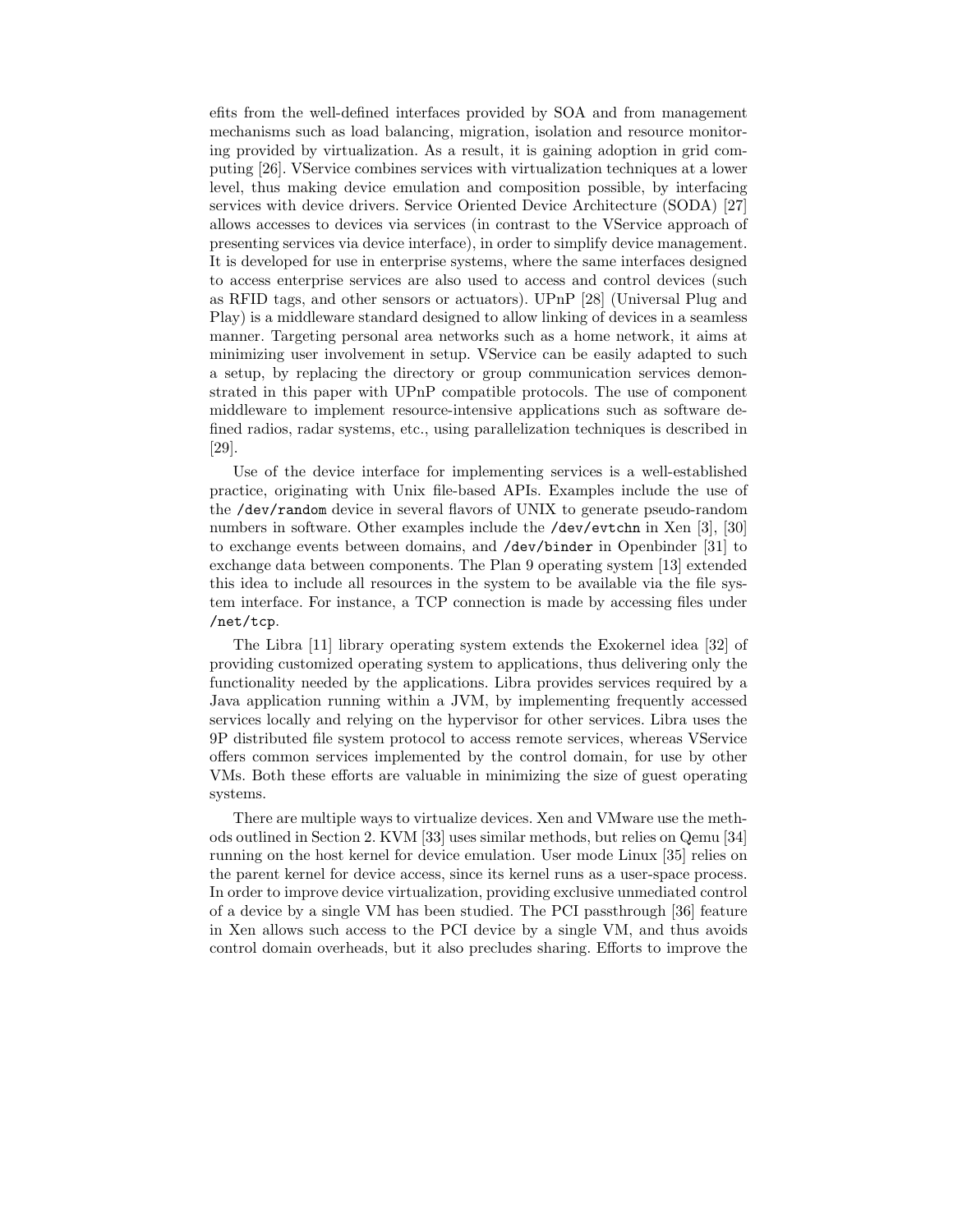network device virtualization in Xen VMM include Xensocket [37], which recommends bypassing the TCP stack and using copy instead of page flipping, when exchanging data between domains. This shows significant improvements in throughput, especially with large message sizes. VServices similarly avoids the guest VM TCP stack for network accesses, allowing the backend to package the data on the guests' behalf. Other research has proposed several network optimizations to Xen, which include performing optimizations either with hardware (if supported) or in the control domain (if hardware doesn't support these optimizations) [38]. The VService approach allows such an optimization to be cleanly implemented for services by completely bypassing the virtual network interface. Vmedia [18] and Netchannel [2] are examples of efforts aimed at extending device functionality and transparent use of remote devices in the VM context, respectively.

## 7 Conclusions and Future Work

This paper demonstrates the novel use of middleware in conjunction with virtualization techniques to provide performance benefits and new functionalities to virtual machines. It introduces the notion of VServices, using which existing virtual device interfaces in virtualization systems – currently used to share physical devices among virtual machines – are extended to cleanly share arbitrary services. Improvements in performance, via lower latency, higher throughput and better scalability are demonstrated using two example services implemented via the Xen VMM. The usefulness of VService via device enhancements is also shown, by adapting it to use a remote TV tuner card, and with an indoor localization service.

VServices currently use custom protocols to implement the various services discussed. The 9P distributed filesystem protocol is a standard protocol used in several different efforts to implement remote services, and our future work may attempt to integrate 9P with VService. This paper is part of a larger effort [18], [2], [5] that explores performing virtualization at higher layers, thus enabling the management and sharing of resources by backends, depending on usage semantics. Other research in this space include VMGL [39] which performs virtualization at the OpenGL interface layer, and the Boxwood project [40] of the Singularity operating system that provides storage at higher abstraction levels such as B-Trees for example, hiding lower level disk virtualization details from applications. As noted before, VServices depart from the basic virtualization philosophy of providing maximal control to operating systems in guest domains. One reason for doing so is to explore the opportunities of concurrency and sharing in future multicore platforms, including those targeting the mobile and pervasive domain. Our future efforts will go beyond the basic VServices implementations shown in this paper to further explore their use with handheld devices and mobile applications, in joint work with collaborators at Motorola Labs.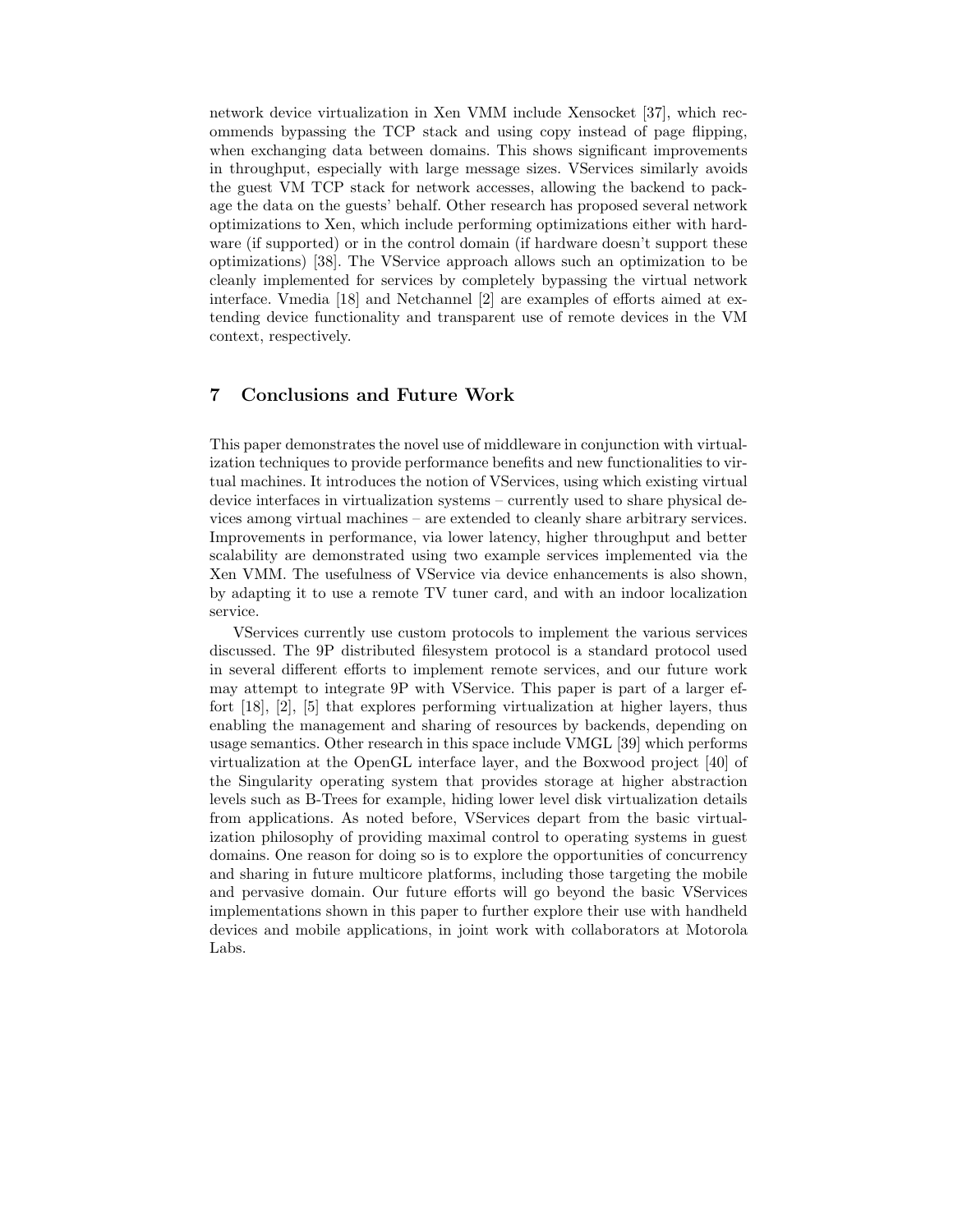### References

- 1. Nelson, M., Lim, B.H., Hutchins, G.: Fast transparent migration for virtual machines. In: USENIX Annual Technical Conference. (2005)
- 2. Kumar, S., Schwan, K.: Netchannel: a vmm-level mechanism for continuous, transparentdevice access during vm migration. In: ACM VEE. (2008)
- 3. Pratt, I., et al.: Xen 3.0 and the Art of Virtualization. In: Proc. of the Ottawa Linux Symposium. (2005)
- 4. : The VMWare ESX Server. http://www.vmware.com/products/esx/
- 5. Raj, H., Schwan, K.: O2s2: Enhanced object-based virtualized storage. In: SPEED. (2008)
- 6. Jondral, F.K.: Software-defined radio: basics and evolution to cognitive radio. EURASIP J. Wirel. Commun. Netw. 5(3) (2005) 275–283
- 7. Davies, N., Wade, S.P., Friday, A., Blair, G.S.: Limbo: a tuple space based platform for adaptive mobile applications. In: ICODP/ICDP. (1997)
- 8. Banavar, G., Chandra, T., Mukherjee, B., Nagarajarao, J., Strom, R.E., Sturman, D.C.: An efficient multicast protocol for content-based publish-subscribe systems. In: ICDCS. (1999)
- 9. Mascolo, C., Capra, L., Emmerich, W.: Mobile computing middleware. Advanced Lectures on Networking 2497 (2002)
- 10. Gaddah, A., Kunz, T.: A survey of middleware paradigms for mobile computing. Technical Report SCE-03-16, Carleton University (2003)
- 11. Ammons, G., Appavoo, J., Butrico, M.A., Silva, D.D., Grove, D., Kawachiya, K., Krieger, O., Rosenburg, B.S., Hensbergen, E.V., Wisniewski, R.W.: Libra: a library operating system for a jvm in a virtualized execution environment. In: Proc. of VEE. (2007)
- 12. Hossain, M., Soh, W.S.: A comprehensive study of bluetooth signal parameters for localization. In: IEEE PIMRC. (2007)
- 13. Pike, R., Presotto, D., Dorward, S., Flandrena, B., Thompson, K., Trickey, H., Winterbottom, P.: Plan 9 from Bell Labs. Computing Systems 8(3) (1995)
- 14. Papazoglou, M., Georgakopoulos, D.: Service-oriented computing. Communications of the ACM 46(10) (2003)
- 15. Sugerman, J., Venkitachalam, G., Lim, B.H.: Virtualizing I/O Devices on VMware Workstation's Hosted Virtual Machine Monitor. In: Proc. of USENIX ATC. (2001)
- 16. Kumar, S., Raj, H., Ganev, I., Schwan, K.: Re-architecting vmms for multicore systems: The sidecore approach. In: Workshop on the Interaction between Operating Systems and Computer Architecture. (2007)
- 17. He, Q., Schwan, K.: Iq-rudp: Coordinating application adaptation with network transport. In: HPDC. (2002)
- 18. Raj, H., Seshasayee, B., Schwan, K.: Vmedia: Enhanced multimedia services in virtualized systems. In: Proceedings of Multimedia Computing and Networking. (2008)
- 19. VMware white paper: Understanding Full Virtualization, Paravirtualization and Hardware Assist. http://www.vmware.com/files/pdf/VMware\_ paravirtualization.pdf
- 20. Grimm, R., Davis, J., Lemar, E., Macbeth, A., Swanson, S., Anderson, T., Bershad, B., Borriello, G., Gribble, S., Wetherall, D.: System support for pervasive applications. ACM Trans. on computer systems 22(4) (2004)
- 21. Roman, M., Ziebart, B., Campbell, R.H.: Dynamic application composition: Customizing the behavior of an active space. In: PERCOM. (2003)